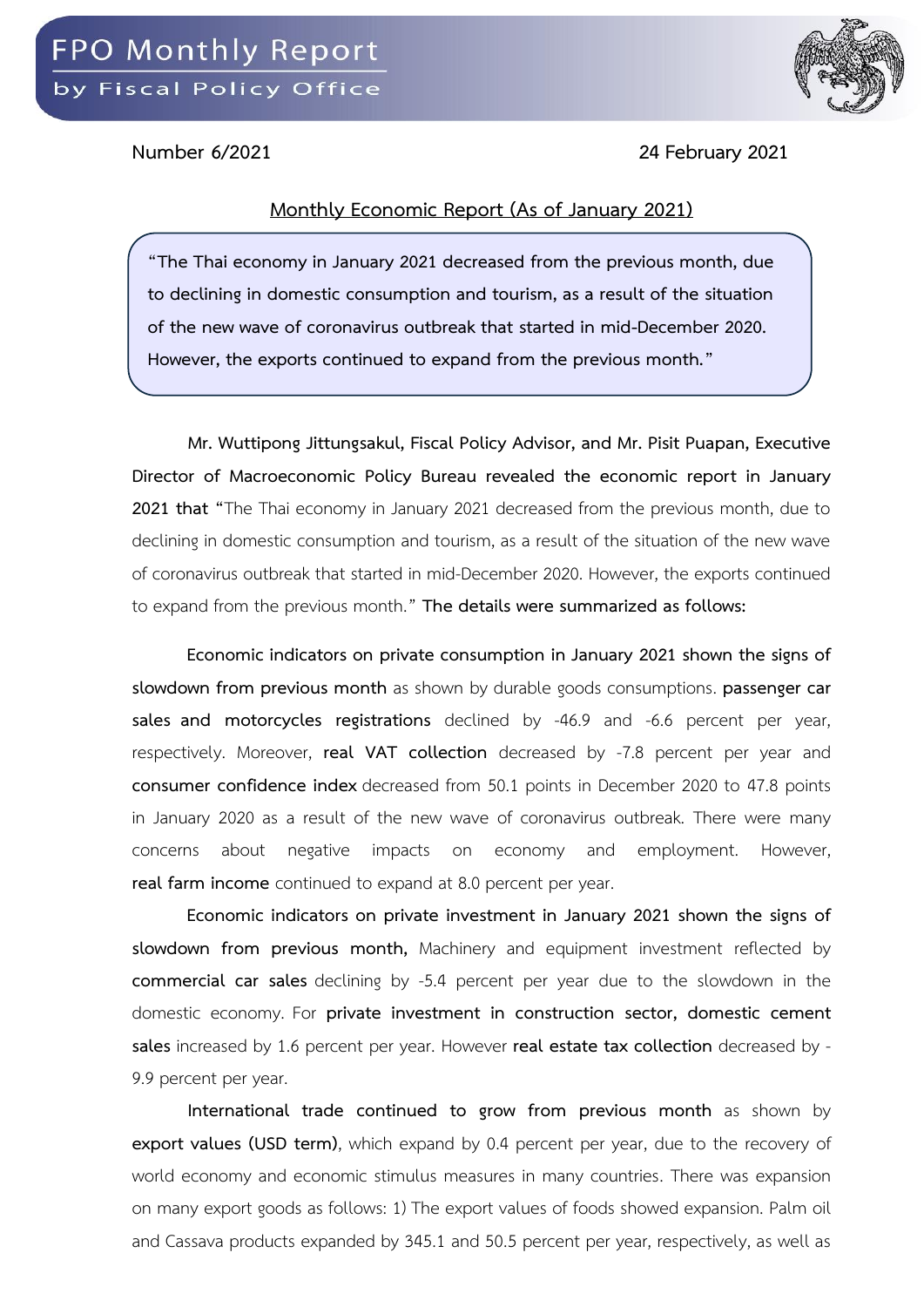fresh fruits/vegetables and pet food. 2) The export values of the devices for working from home. For example, fax machine, phone, and home appliances (furniture, air condition, microwave, electrical appliances that provide heat, refrigerator, and freezer), also expanded. 3) The export on the goods for COVID-19 protection, such as medical equipment, pharmaceutical products and rubber glove, continued to grow. Furthermore, the exports of vehicle, equipment and components, computers and components, circuit board, chemical and plastic improved. However, the exports of gold, oil, radio, television and components decreased. Moving onto the export markets focus, the export values to United States expands by 12.4 percent per year, the eighth consecutive month's increase. In addition, the export values to Australia and China continue to growth by 30.3 and 9.9 percent per year, respectively. Moreover, the export values to CLMV recovered and increased by 3.8 percent per year, the first expansion in 10 months.

**Supply-side indicators decreased from previous month,** supported by **Thai Industries Sentiment Index (TISI)** decreased to 83.5 points as results of the situation of the new wave of coronavirus outbreak in several provinces. This led to negative impacts on economic activities. Moreover, the exporters were facing container shortage crisis. This led to high shipping costs. Moving onto tourism sector, there were 7,649 foreign tourists in January 2021, including the Special Tourist Visa, the Thailand Privilege Card, and the business travelers. To focus on nationality, the majority of tourists in this month were Europe, Finland, Switzerland, Denmark, Singapore, and Indonesia. Meanwhile, agricultural sector reflected by **Agricultural Product Index (API)** increased slightly by 0.9 percent per year due to increasing in paddy, cassava, and maize.

**Internal economic stabilities remained favourable. Headline and core inflation in January 2021** were at -0.3 and 0.2 percent per year, respectively. Meanwhile, **public debt to GDP at the end of December 2020** stood at 52.1 percent to GDP, lower than the Fiscal Sustainability Framework 2018. **External economic stability** remained robust reflecting the resilient ability to risk from the volatilities in global economy as **the international reserves at the end of January 2021** were high at 256.8 billion USD.

2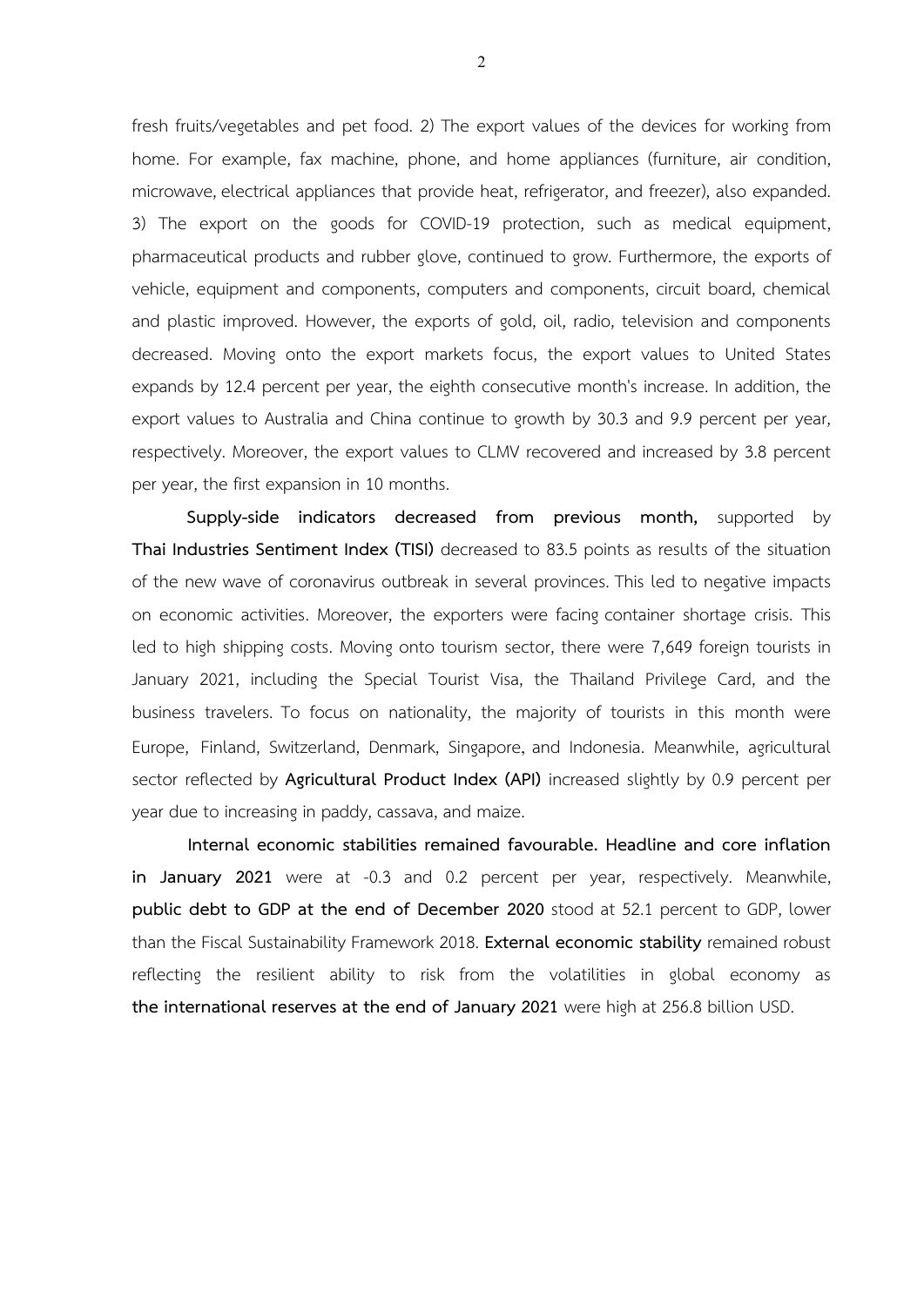## **Table 1 Quarterly and Monthly Economic Indicators in January 2021**

| Q <sub>3</sub><br>Q1<br>Q2<br>Q <sub>4</sub><br>Jan<br><b>Nov</b><br>Dec<br>External sector<br>Dubai crude oil price (US\$/Barrel) /7<br>63.54<br>42.21<br>50.73<br>30.57<br>42.92<br>44.62<br>43.40<br>49.80<br>54.77<br>Fed funds rate (%) /7<br>$1.50 - 1.75$<br>$0.00 - 0.25$<br>$0.00 - 0.25$<br>$0.00 - 0.25$<br>$0.00 - 0.25$<br>$0.00 - 0.25$<br>$0.00 - 0.25$<br>$0.00 - 0.25$<br>$0.00 - 0.25$<br>Demand-side indicators<br>Private consumption indicators<br>Value added tax at constant price<br>0.4<br>$-6.8$<br>$-0.0$<br>$-15.1$<br>$-6.5$<br>$-4.3$<br>$-7.8$<br>$-5.1$<br>$-6.7$<br>(%YoY) /1<br>$-0.9$<br>$-30.3$<br>$-5.0$<br>Sales of passenger cars (%YoY)/14<br>$-30.6$<br>$-23.6$<br>$-60.2$<br>$-7.2$<br>16.4<br>$-46.9$<br>The number of new motorcycles<br>$-5.9$<br>$-2.9$<br>$-3.4$<br>$-10.4$<br>$-28.1$<br>$-4.6$<br>$-10.6$<br>10.6<br>$-6.6$<br>registrations (%YoY)/13<br>Import volume of consumer goods in<br>2.8<br>$-2.2$<br>$-10.1$<br>$-16.6$<br>$-11.2$<br>$-10.6$<br>$-9.3$<br>0.4<br>$-4.6$<br>USD (%YoY) /1<br>Consumer Confidence Index (Index)<br>75.5<br>52.6<br>60.8<br>48.2<br>50.4<br>51.1<br>52.4<br>50.1<br>47.8<br>/5<br>Private investment indicators<br>Import volume of capital goods in<br>$-5.4$<br>$-10.3$<br>$-3.9$<br>$-17.0$<br>$-15.4$<br>$-4.9$<br>$-3.2$<br>7.3<br>$-11.9$ |                            | 2019 | 2020 | 2020 |  |  |  |  |  | 2021 |
|--------------------------------------------------------------------------------------------------------------------------------------------------------------------------------------------------------------------------------------------------------------------------------------------------------------------------------------------------------------------------------------------------------------------------------------------------------------------------------------------------------------------------------------------------------------------------------------------------------------------------------------------------------------------------------------------------------------------------------------------------------------------------------------------------------------------------------------------------------------------------------------------------------------------------------------------------------------------------------------------------------------------------------------------------------------------------------------------------------------------------------------------------------------------------------------------------------------------------------------------------------------------------------------------------------------------------------------------|----------------------------|------|------|------|--|--|--|--|--|------|
|                                                                                                                                                                                                                                                                                                                                                                                                                                                                                                                                                                                                                                                                                                                                                                                                                                                                                                                                                                                                                                                                                                                                                                                                                                                                                                                                            | <b>Economic Indicators</b> |      |      |      |  |  |  |  |  |      |
|                                                                                                                                                                                                                                                                                                                                                                                                                                                                                                                                                                                                                                                                                                                                                                                                                                                                                                                                                                                                                                                                                                                                                                                                                                                                                                                                            |                            |      |      |      |  |  |  |  |  |      |
|                                                                                                                                                                                                                                                                                                                                                                                                                                                                                                                                                                                                                                                                                                                                                                                                                                                                                                                                                                                                                                                                                                                                                                                                                                                                                                                                            |                            |      |      |      |  |  |  |  |  |      |
|                                                                                                                                                                                                                                                                                                                                                                                                                                                                                                                                                                                                                                                                                                                                                                                                                                                                                                                                                                                                                                                                                                                                                                                                                                                                                                                                            |                            |      |      |      |  |  |  |  |  |      |
|                                                                                                                                                                                                                                                                                                                                                                                                                                                                                                                                                                                                                                                                                                                                                                                                                                                                                                                                                                                                                                                                                                                                                                                                                                                                                                                                            |                            |      |      |      |  |  |  |  |  |      |
|                                                                                                                                                                                                                                                                                                                                                                                                                                                                                                                                                                                                                                                                                                                                                                                                                                                                                                                                                                                                                                                                                                                                                                                                                                                                                                                                            |                            |      |      |      |  |  |  |  |  |      |
|                                                                                                                                                                                                                                                                                                                                                                                                                                                                                                                                                                                                                                                                                                                                                                                                                                                                                                                                                                                                                                                                                                                                                                                                                                                                                                                                            |                            |      |      |      |  |  |  |  |  |      |
|                                                                                                                                                                                                                                                                                                                                                                                                                                                                                                                                                                                                                                                                                                                                                                                                                                                                                                                                                                                                                                                                                                                                                                                                                                                                                                                                            |                            |      |      |      |  |  |  |  |  |      |
|                                                                                                                                                                                                                                                                                                                                                                                                                                                                                                                                                                                                                                                                                                                                                                                                                                                                                                                                                                                                                                                                                                                                                                                                                                                                                                                                            |                            |      |      |      |  |  |  |  |  |      |
|                                                                                                                                                                                                                                                                                                                                                                                                                                                                                                                                                                                                                                                                                                                                                                                                                                                                                                                                                                                                                                                                                                                                                                                                                                                                                                                                            |                            |      |      |      |  |  |  |  |  |      |
|                                                                                                                                                                                                                                                                                                                                                                                                                                                                                                                                                                                                                                                                                                                                                                                                                                                                                                                                                                                                                                                                                                                                                                                                                                                                                                                                            |                            |      |      |      |  |  |  |  |  |      |
|                                                                                                                                                                                                                                                                                                                                                                                                                                                                                                                                                                                                                                                                                                                                                                                                                                                                                                                                                                                                                                                                                                                                                                                                                                                                                                                                            |                            |      |      |      |  |  |  |  |  |      |
|                                                                                                                                                                                                                                                                                                                                                                                                                                                                                                                                                                                                                                                                                                                                                                                                                                                                                                                                                                                                                                                                                                                                                                                                                                                                                                                                            | USD (%YoY) /1              |      |      |      |  |  |  |  |  |      |
| Sales of commercial cars (%YoY)/14<br>$-5.1$<br>$-15.2$<br>$-1.3$<br>8.2<br>$-24.4$<br>$-44.2$<br>11.7<br>15.8<br>$-5.4$                                                                                                                                                                                                                                                                                                                                                                                                                                                                                                                                                                                                                                                                                                                                                                                                                                                                                                                                                                                                                                                                                                                                                                                                                   |                            |      |      |      |  |  |  |  |  |      |
| Total taxes collected from real estate<br>$-9.9$<br>$-4.7$<br>$-12.9$<br>$-17.8$<br>$-12.3$<br>$-10.4$<br>$-11.3$<br>$-11.6$<br>$-15.9$<br>transaction (%YoY) /1                                                                                                                                                                                                                                                                                                                                                                                                                                                                                                                                                                                                                                                                                                                                                                                                                                                                                                                                                                                                                                                                                                                                                                           |                            |      |      |      |  |  |  |  |  |      |
| Domestic cement sales (%YoY) /2<br>$-5.7$<br>$-0.5$<br>$-4.3$<br>4.0<br>1.6<br>$-3.1$<br>$-1.5$<br>1.3<br>1.6                                                                                                                                                                                                                                                                                                                                                                                                                                                                                                                                                                                                                                                                                                                                                                                                                                                                                                                                                                                                                                                                                                                                                                                                                              |                            |      |      |      |  |  |  |  |  |      |
| Construction material price index<br>$-1.3$<br>$-1.8$<br>$-2.2$<br>$-1.7$<br>0.4<br>0.4<br>0.8<br>3.7<br>$-3.6$                                                                                                                                                                                                                                                                                                                                                                                                                                                                                                                                                                                                                                                                                                                                                                                                                                                                                                                                                                                                                                                                                                                                                                                                                            |                            |      |      |      |  |  |  |  |  |      |
| (%YoY) /14                                                                                                                                                                                                                                                                                                                                                                                                                                                                                                                                                                                                                                                                                                                                                                                                                                                                                                                                                                                                                                                                                                                                                                                                                                                                                                                                 |                            |      |      |      |  |  |  |  |  |      |
| International trade indicators<br>20.1<br>Exports (Billion USD): custom basis<br>246.3<br>231.5<br>62.7<br>51.7<br>58.7<br>58.4<br>18.9<br>19.7                                                                                                                                                                                                                                                                                                                                                                                                                                                                                                                                                                                                                                                                                                                                                                                                                                                                                                                                                                                                                                                                                                                                                                                            |                            |      |      |      |  |  |  |  |  |      |
| (%YoY)/4<br>$-2.6$<br>$-6.0$<br>$-15.2$<br>$-7.8$<br>$-2.0$<br>4.7<br>1.0<br>$-3.6$<br>0.4                                                                                                                                                                                                                                                                                                                                                                                                                                                                                                                                                                                                                                                                                                                                                                                                                                                                                                                                                                                                                                                                                                                                                                                                                                                 |                            |      |      |      |  |  |  |  |  |      |
| Export price (%YoY)/4<br>0.3<br>$-0.8$<br>$-0.4$<br>$-2.0$<br>$-0.7$<br>0.1<br>0.2<br>0.1<br>0.9                                                                                                                                                                                                                                                                                                                                                                                                                                                                                                                                                                                                                                                                                                                                                                                                                                                                                                                                                                                                                                                                                                                                                                                                                                           |                            |      |      |      |  |  |  |  |  |      |
| Export volume (%YoY)/14<br>$-3.0$<br>$-5.3$<br>$-7.2$<br>$-2.1$<br>1.4<br>$-13.4$<br>$-3.8$<br>4.6<br>$-0.5$                                                                                                                                                                                                                                                                                                                                                                                                                                                                                                                                                                                                                                                                                                                                                                                                                                                                                                                                                                                                                                                                                                                                                                                                                               |                            |      |      |      |  |  |  |  |  |      |
| Imports (Billion USD): custom<br>236.3<br>207.0<br>58.2<br>44.8<br>48.7<br>55.3<br>18.9<br>19.1<br>19.9                                                                                                                                                                                                                                                                                                                                                                                                                                                                                                                                                                                                                                                                                                                                                                                                                                                                                                                                                                                                                                                                                                                                                                                                                                    |                            |      |      |      |  |  |  |  |  |      |
| basis                                                                                                                                                                                                                                                                                                                                                                                                                                                                                                                                                                                                                                                                                                                                                                                                                                                                                                                                                                                                                                                                                                                                                                                                                                                                                                                                      |                            |      |      |      |  |  |  |  |  |      |
| (%YoY) /4<br>$-2.9$<br>$-4.8$<br>$-12.4$<br>$-23.8$<br>$-18.6$<br>$-4.2$<br>$-1.0$<br>3.6<br>$-5.2$                                                                                                                                                                                                                                                                                                                                                                                                                                                                                                                                                                                                                                                                                                                                                                                                                                                                                                                                                                                                                                                                                                                                                                                                                                        |                            |      |      |      |  |  |  |  |  |      |
| Import price (%YoY)/4<br>0.2<br>$-2.0$<br>$-1.5$<br>$-0.5$<br>2.2<br>$-0.9$<br>$-5.1$<br>$-1.0$<br>0.9                                                                                                                                                                                                                                                                                                                                                                                                                                                                                                                                                                                                                                                                                                                                                                                                                                                                                                                                                                                                                                                                                                                                                                                                                                     |                            |      |      |      |  |  |  |  |  |      |
| Import volume (%YoY) /14<br>$-4.9$<br>$-10.7$<br>$-1.9$<br>$-19.6$<br>$-17.4$<br>$-3.8$<br>$-0.0$<br>2.7<br>$-7.3$                                                                                                                                                                                                                                                                                                                                                                                                                                                                                                                                                                                                                                                                                                                                                                                                                                                                                                                                                                                                                                                                                                                                                                                                                         |                            |      |      |      |  |  |  |  |  |      |
| Trade balance (Billion USD):<br>9.9<br>10.0<br>24.5<br>4.5<br>6.9<br>2.2<br>0.1<br>$-0.2$<br>0.1<br>custom basis/4                                                                                                                                                                                                                                                                                                                                                                                                                                                                                                                                                                                                                                                                                                                                                                                                                                                                                                                                                                                                                                                                                                                                                                                                                         |                            |      |      |      |  |  |  |  |  |      |
| Supply-side indicators                                                                                                                                                                                                                                                                                                                                                                                                                                                                                                                                                                                                                                                                                                                                                                                                                                                                                                                                                                                                                                                                                                                                                                                                                                                                                                                     |                            |      |      |      |  |  |  |  |  |      |
| Agricultural sector                                                                                                                                                                                                                                                                                                                                                                                                                                                                                                                                                                                                                                                                                                                                                                                                                                                                                                                                                                                                                                                                                                                                                                                                                                                                                                                        |                            |      |      |      |  |  |  |  |  |      |
| Agricultural Production Index (%YoY)<br>0.9<br>$-1.0$<br>$-4.1$<br>$-13.3$<br>$-4.3$<br>$-1.3$<br>1.2<br>2.8<br>$-0.6$<br>/6                                                                                                                                                                                                                                                                                                                                                                                                                                                                                                                                                                                                                                                                                                                                                                                                                                                                                                                                                                                                                                                                                                                                                                                                               |                            |      |      |      |  |  |  |  |  |      |
| 9.6<br>Agricultural Price Index (%YoY) /6<br>1.8<br>6.1<br>8.6<br>$-1.4$<br>6.3<br>11.1<br>7.1<br>11.2                                                                                                                                                                                                                                                                                                                                                                                                                                                                                                                                                                                                                                                                                                                                                                                                                                                                                                                                                                                                                                                                                                                                                                                                                                     |                            |      |      |      |  |  |  |  |  |      |
| Real farm income (%YoY) /14<br>2.9<br>0.1<br>$-6.9$<br>$-3.3$<br>5.8<br>12.1<br>12.7<br>10.4<br>8.0                                                                                                                                                                                                                                                                                                                                                                                                                                                                                                                                                                                                                                                                                                                                                                                                                                                                                                                                                                                                                                                                                                                                                                                                                                        |                            |      |      |      |  |  |  |  |  |      |
| New employment in agricultural<br>$-2.5$<br>1.2<br>$-3.6$<br>0.4<br>3.9<br>6.2<br>1.2<br>n.a.<br>$\overline{\phantom{m}}$<br>sector(%YoY)/3                                                                                                                                                                                                                                                                                                                                                                                                                                                                                                                                                                                                                                                                                                                                                                                                                                                                                                                                                                                                                                                                                                                                                                                                |                            |      |      |      |  |  |  |  |  |      |
| Industrial sector                                                                                                                                                                                                                                                                                                                                                                                                                                                                                                                                                                                                                                                                                                                                                                                                                                                                                                                                                                                                                                                                                                                                                                                                                                                                                                                          |                            |      |      |      |  |  |  |  |  |      |
| Manufacturing Production Index<br>$-9.3$<br>$-3.4$<br>$-6.7$<br>$-20.4$<br>$-8.5$<br>$-1.6$<br>$-0.6$<br>$-2.8$<br>$-2.8$<br>(%YoY) /10                                                                                                                                                                                                                                                                                                                                                                                                                                                                                                                                                                                                                                                                                                                                                                                                                                                                                                                                                                                                                                                                                                                                                                                                    |                            |      |      |      |  |  |  |  |  |      |
| Import value of raw materials in USD<br>$-7.5$<br>$-9.9$<br>2.5<br>$-1.5$<br>$-20.1$<br>$-19.2$<br>5.9<br>11.2<br>10.0                                                                                                                                                                                                                                                                                                                                                                                                                                                                                                                                                                                                                                                                                                                                                                                                                                                                                                                                                                                                                                                                                                                                                                                                                     |                            |      |      |      |  |  |  |  |  |      |